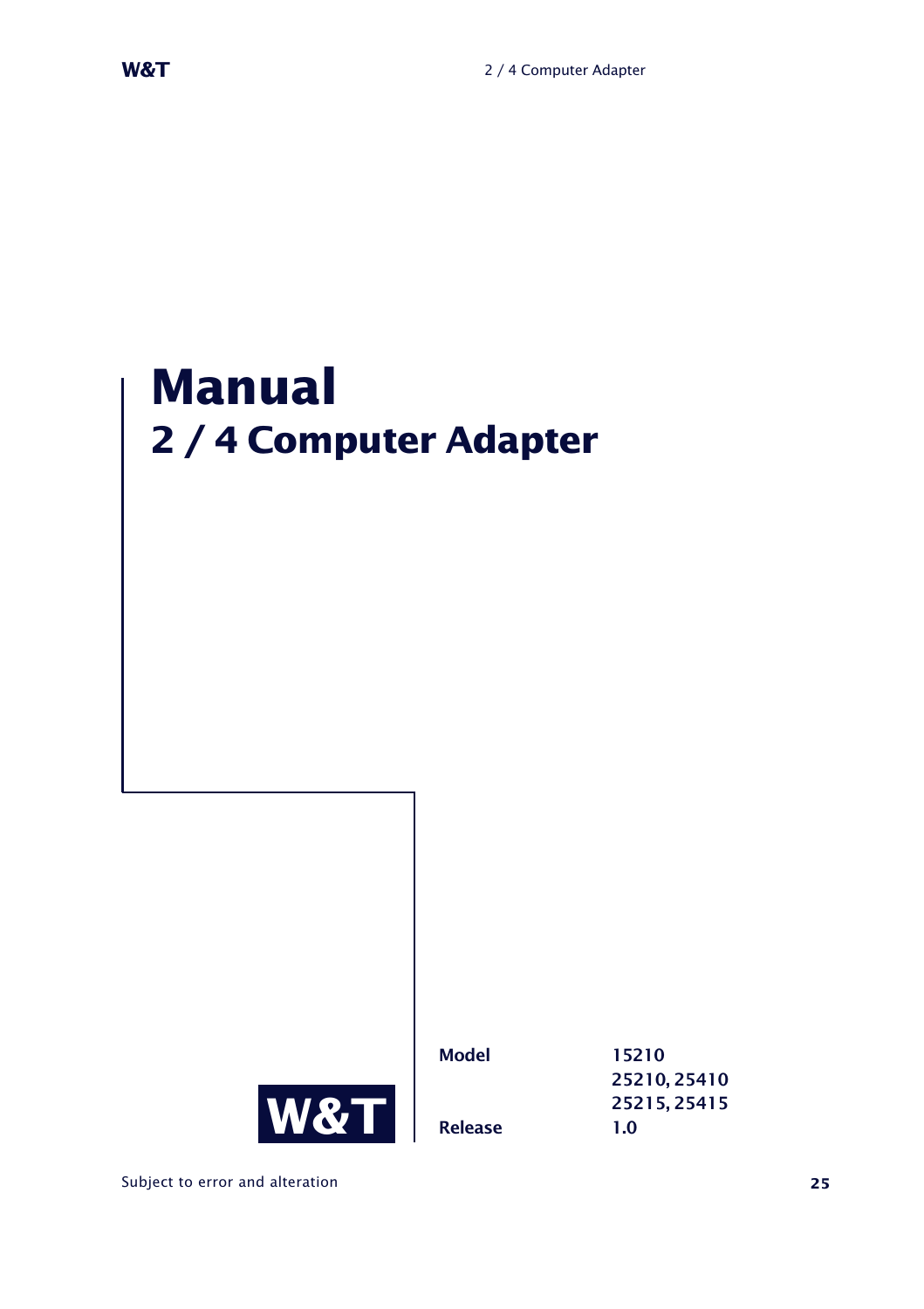© 07/2004 by Wiesemann & Theis GmbH

Subject to errors and changes:

Since we can make mistakes, none of our statements should be used without checking. Please let us know of any mistakes or misunderstandings you are aware of, so that we can recognize and eliminate them quickly.

Perform work on and with W&T products only as described here and only if you have read and understood the manual fully. Unauthorized use can result in hazards. We are not liable for the consequences of unauthorized use. When in doubt, check with us or consult you dealer!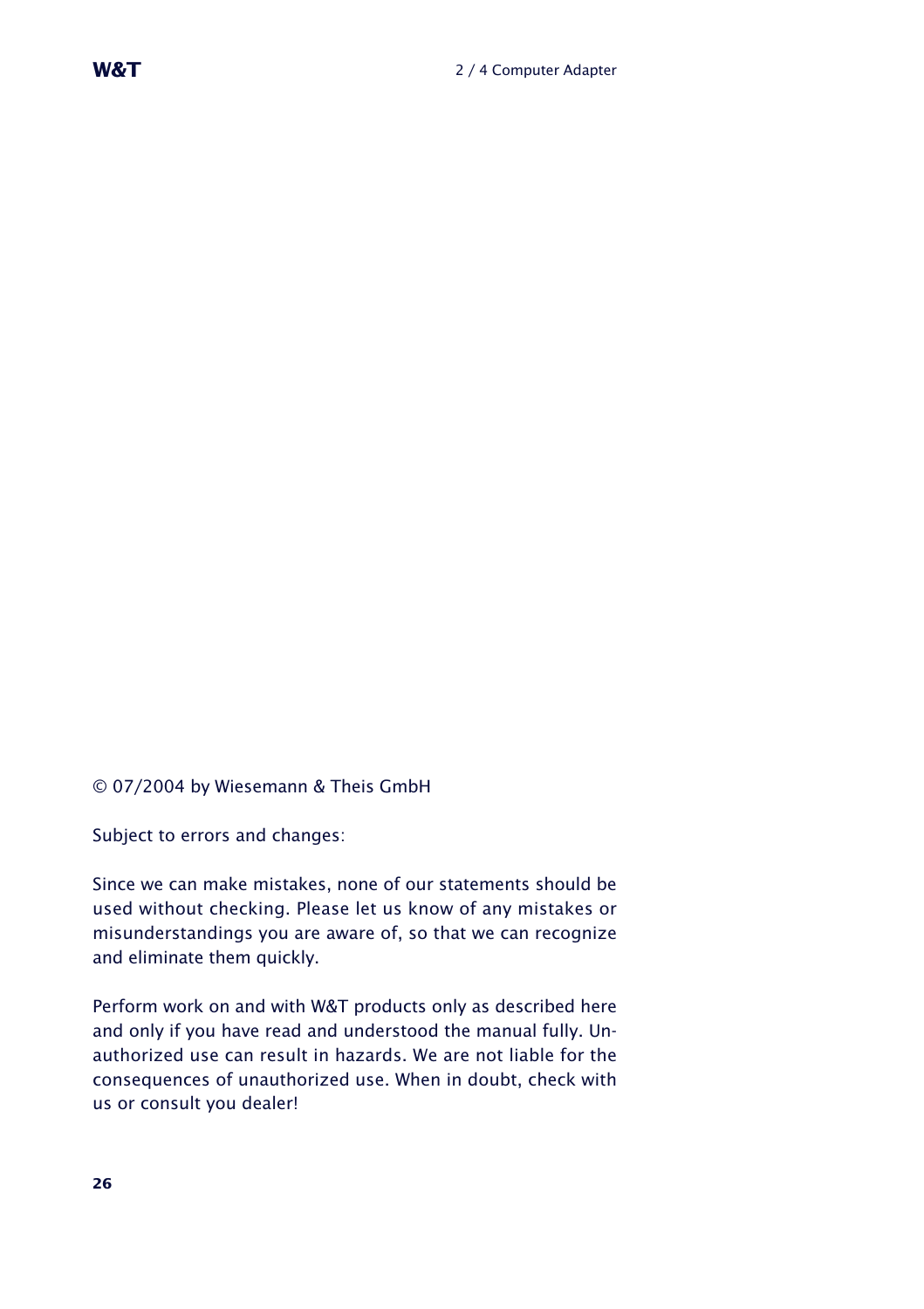

Subject to error and alteration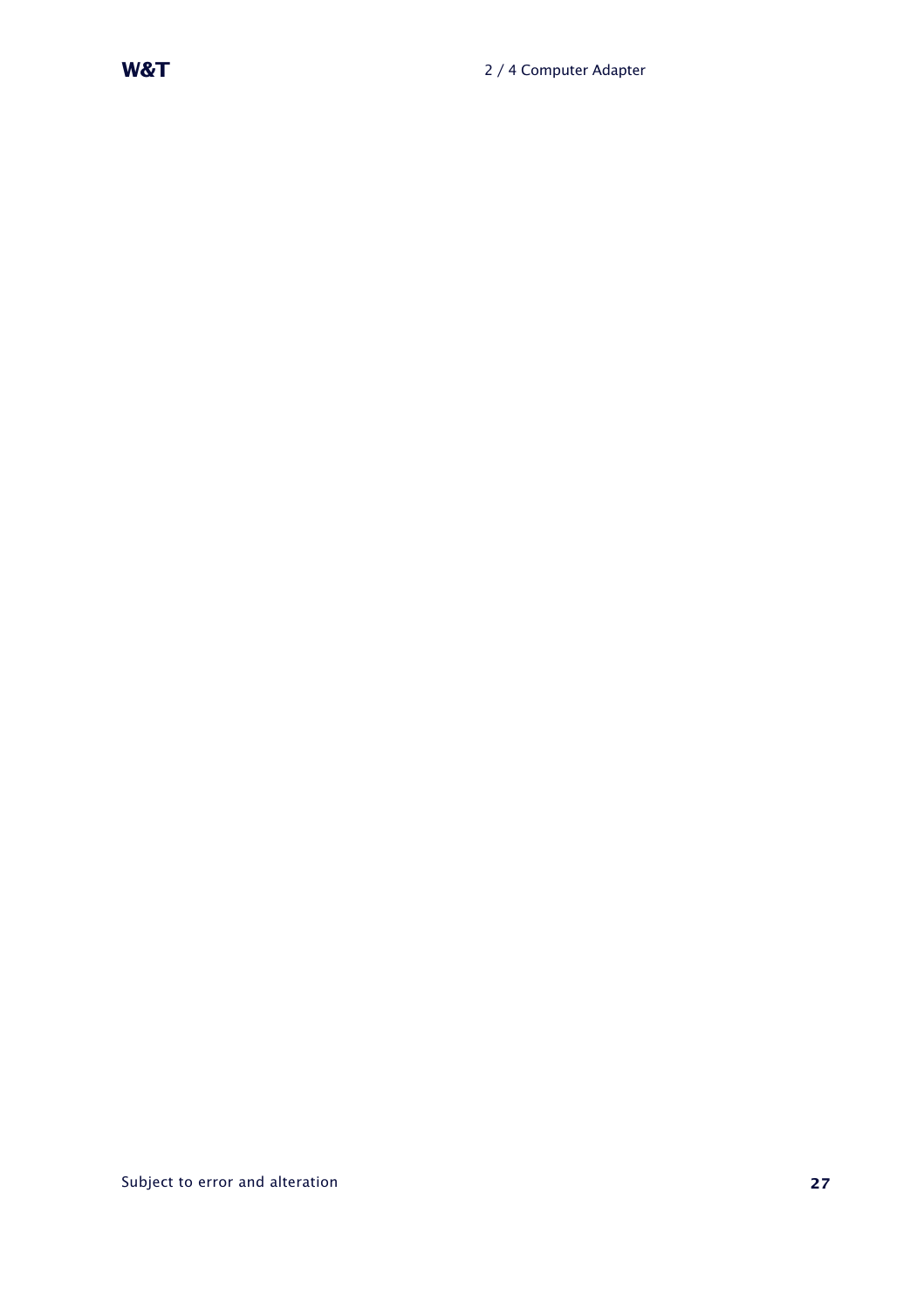## **Inhalt Index**

| Centronics 2 Computer Adapter, Model 25210  33        |  |
|-------------------------------------------------------|--|
| Centronics 4 Computer Adapter, Model 25410  37        |  |
| EPP/ECP/Bitronics 2 Computer Adapter, Model 25215  41 |  |
| EPP/ECP/Bitronics 4 Computer Adapter, Model 25415  45 |  |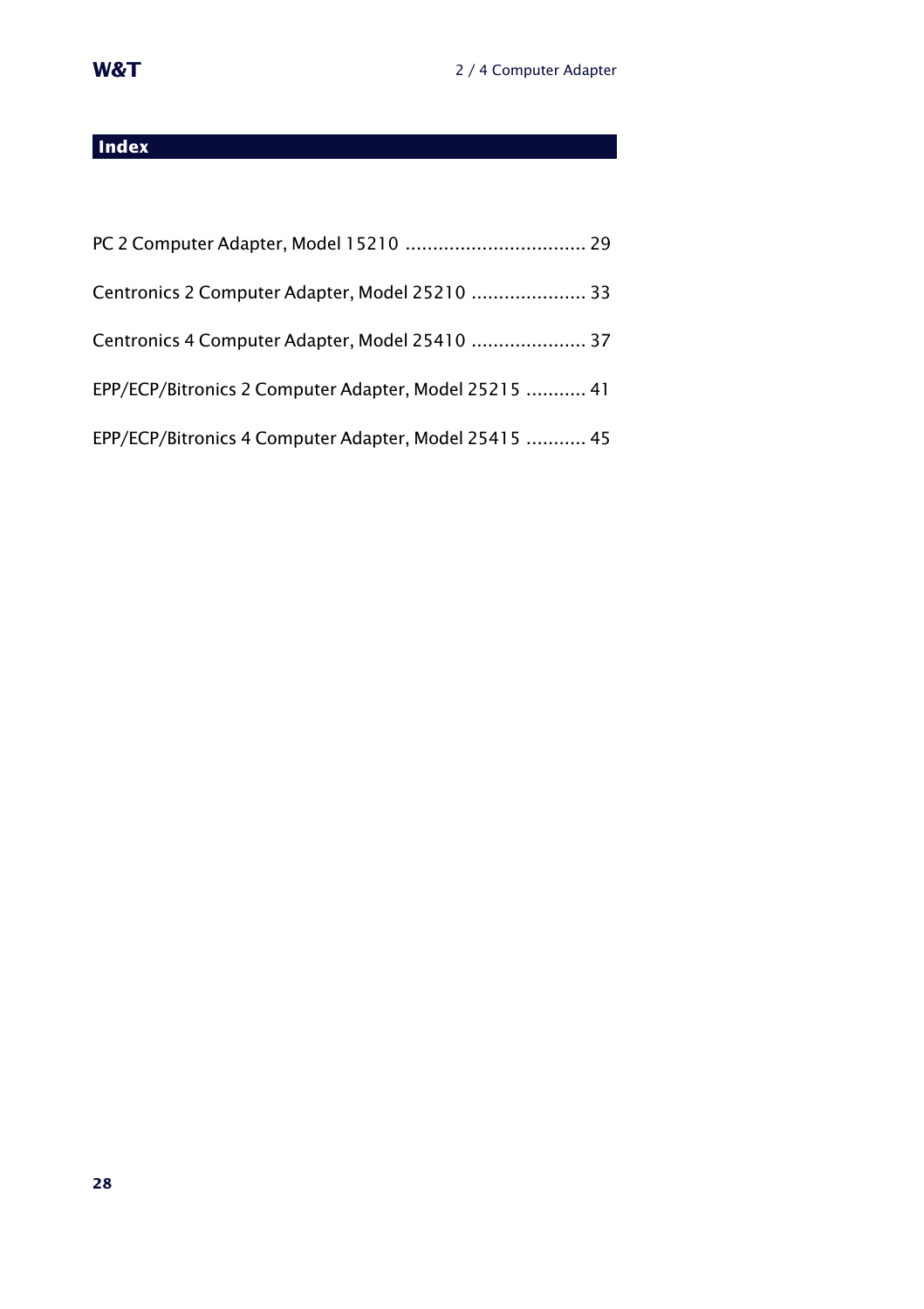# **PC 2 Computer Adapter, Model 15210**

The 15210 Adapter allows two PC's to be connected to a single printer over a parallel interface.

The Adapter electronics are integrated in a somewhat larger Centronics plug which can be connected directly to the printer port.

The connection cables required are already hard wired to the Adapter.

## **Function**

The computers are automatically selected on a time-controlled basis: First any computer is able to print. Whichever PC starts to print first automatically blocks print output from the other. If the currently printing computer pauses for approx. 10 seconds (default setting), the procedure starts over again (whoever is printing first gets access to the printer). This pause can be adjusted to between 5 and 60 seconds using a potentiometer inside the device. In case of a problem, please check first whether the printer functions when it is connected directly to the other computer (without the Adapter).

The Adapter supports only data transfer from the PC to the printer, and not in the other direction.

If bi-directional support is needed, use the "IEEE P1284 Centronics 2 Computer Adapter, bi-directional", Part no. 25215.

Alternately it is generally possible to achieve bi-directional support using the printer settings for the printer driver.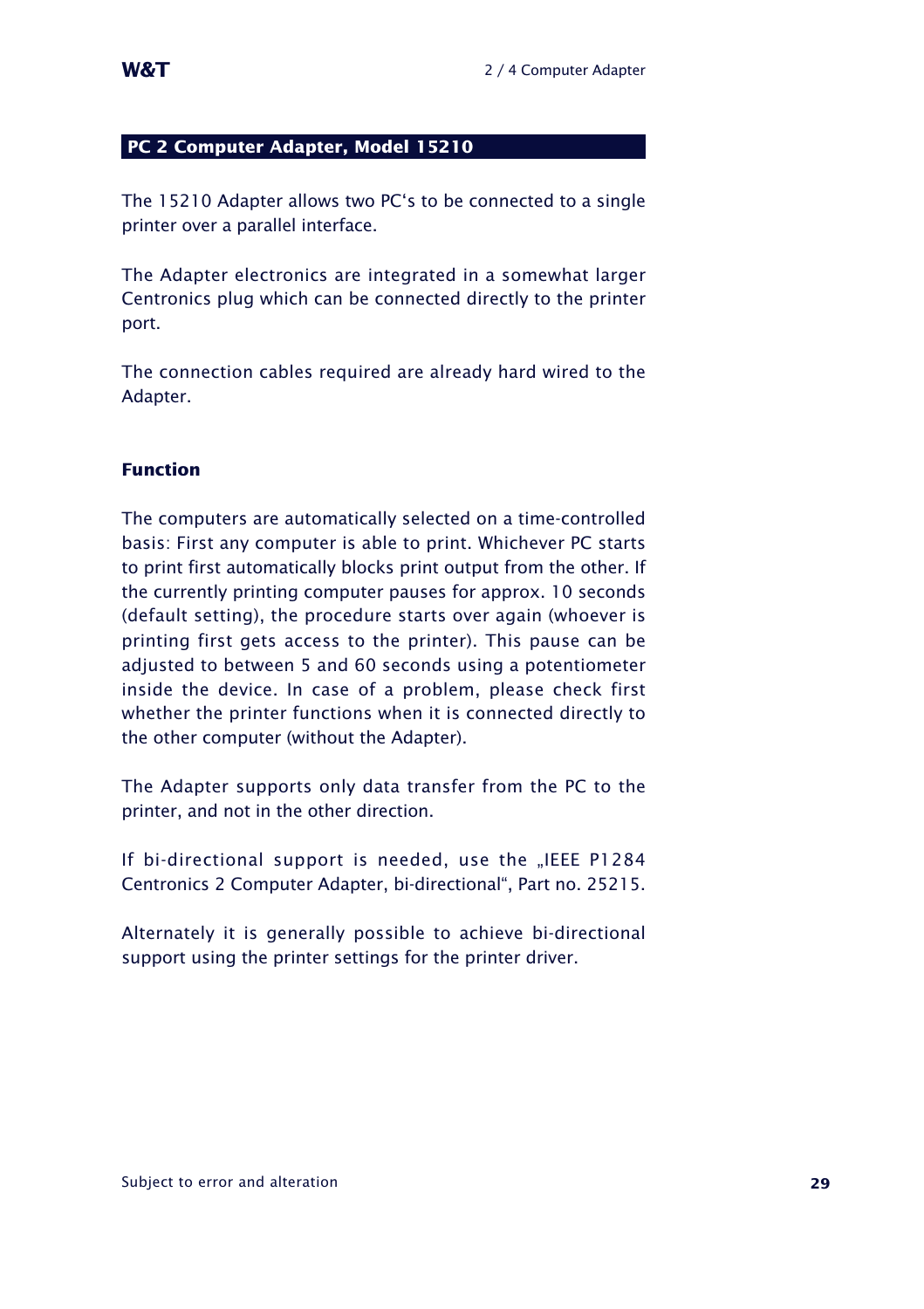# **Supply voltage**

The Adapter is designed using power-saving CMOS technology and can generally be powered with no problem by the signal lines of the parallel interface.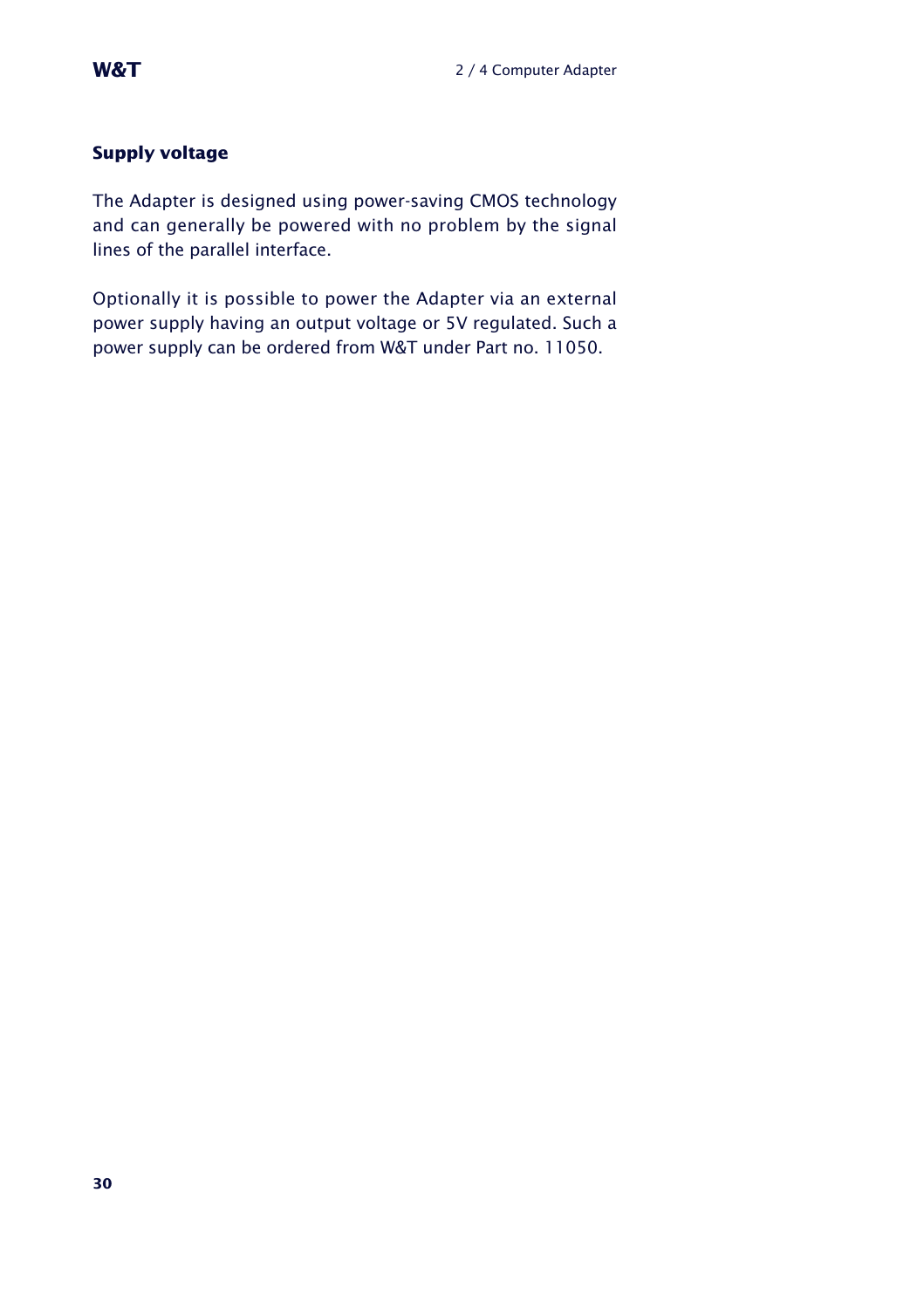| Inputs:            | 2x DB25 male each with 2m of cable     |
|--------------------|----------------------------------------|
| Output:            | 36-pin Centronics male for connecting  |
|                    | adapter directly to the printer        |
| Data direction:    | unidirectional from PC to printer      |
| Supply voltage:    | from the Centronics signals            |
|                    | no external power supply generally     |
|                    | needed                                 |
|                    | optional: external 5V power supply     |
| Current draw:      | approx. 0.5 mA                         |
| Switchover time:   | adjustable over a range of 560 seconds |
| Housing:           | Plastic, 75x61x20 mm                   |
| Weight:            | approx. 220 q                          |
| Scope of delivery: | 1x PC 2 Computer Adapter               |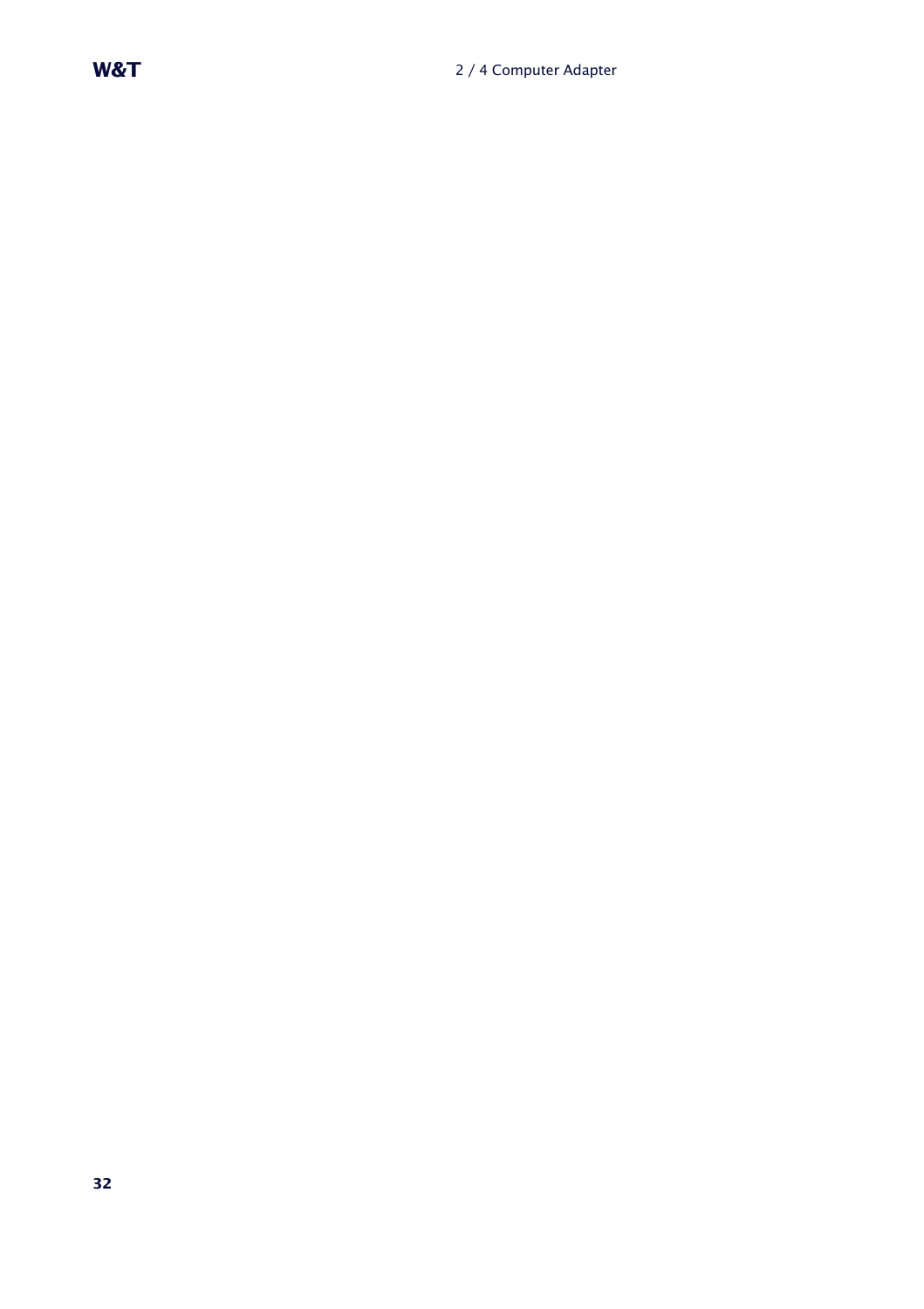## **Centronics 2 Computer Adapter, Model 25210**

The 25210 Adapter allows two PC's to be connected to a single printer over a parallel interface.

The Adapter input provides 36-pin Centronics females so that the original printer cables can still be used.

A printer cable for connecting the printer to the Adapter is included.

# **Function**

The computers are automatically selected on a time-controlled basis: First any computer is able to print. Whichever PC starts to print first automatically blocks print output from the other. If the currently printing computer pauses for approx. 10 seconds (default setting), the procedure starts over again (who is printing first gets access to the printer). This pause can be adjusted to between 5 and 60 seconds using a potentiometer inside the device. In case of a problem, please check first whether the printer functions when it is connected directly to the other computer (without the Adapter).

The Adapter supports only data transfer from the PC to the printer, and not in the other direction.

If bi-directional support is needed, use the "IEEE P1284 Centronics 2 Computer Adapter, bi-directional", Part no. 25215.

Alternately it is generally possible to achieve bi-directional support using the printer settings for the printer driver.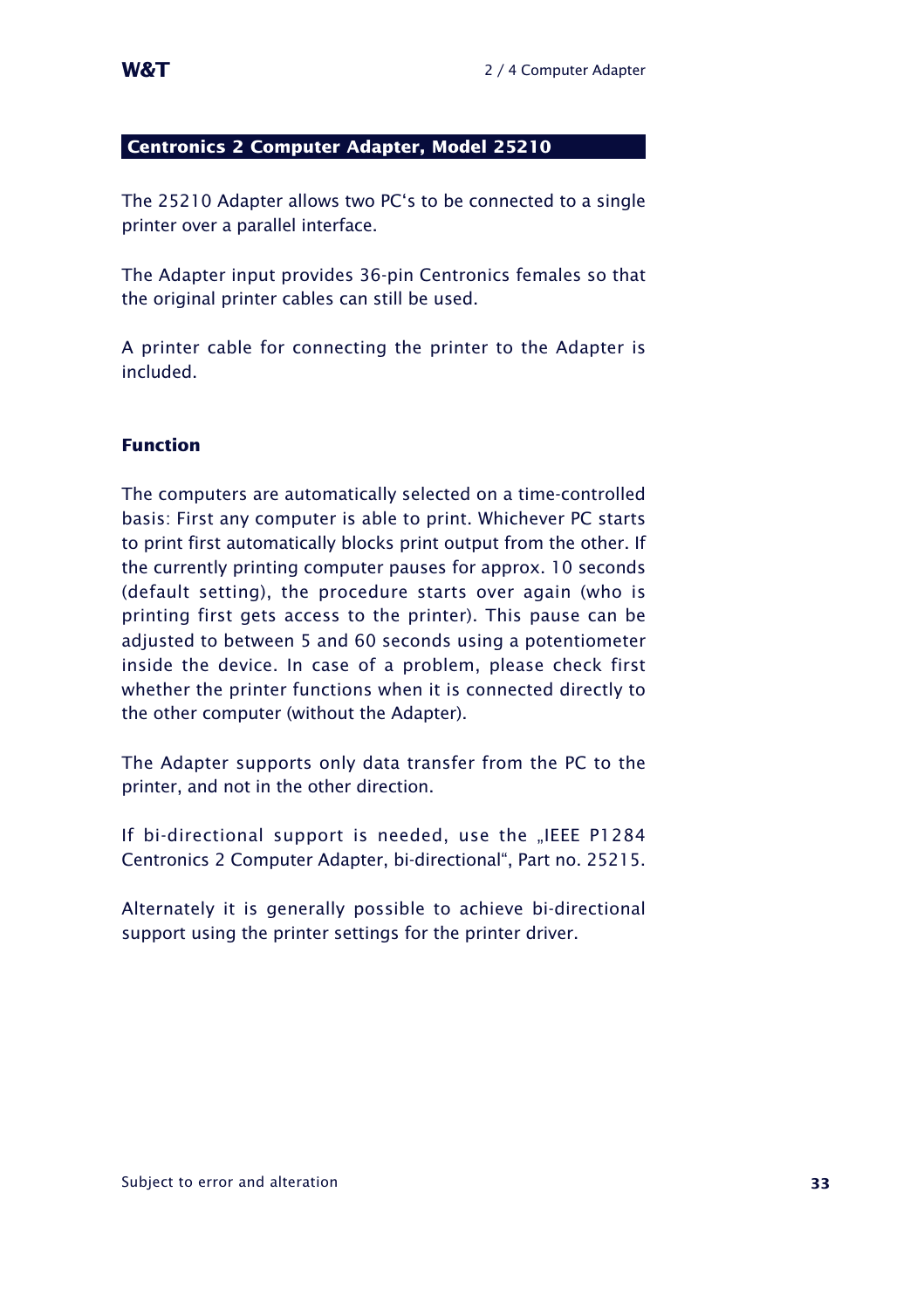# **Supply voltage**

The Adapter is designed using power-saving CMOS technology and can generally be powered with no problem by the signal lines of the parallel interface..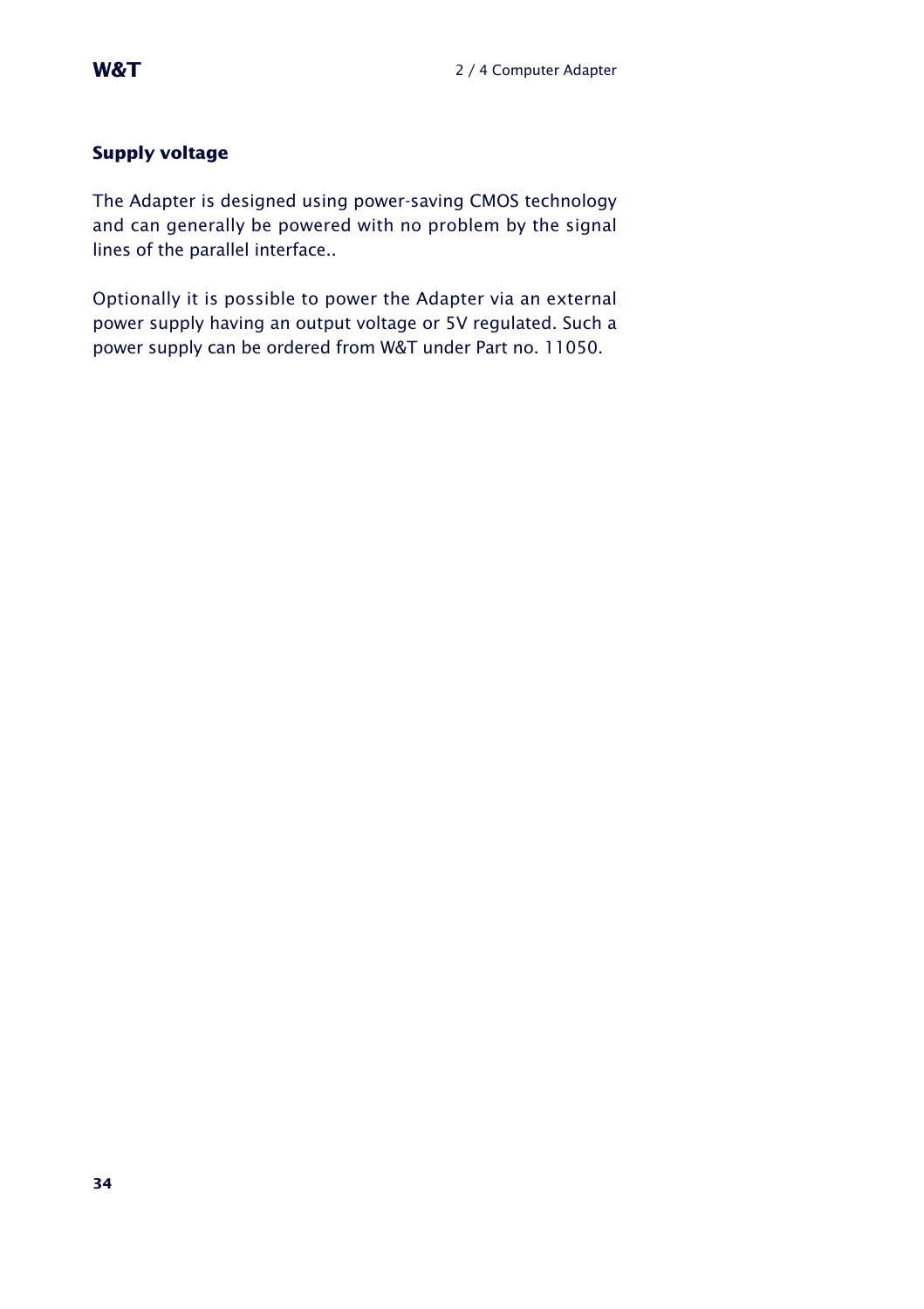| Inputs:                                   | 2x 36-pin oCentronics females with<br>0.5m cable each                                                                               |
|-------------------------------------------|-------------------------------------------------------------------------------------------------------------------------------------|
| Output:                                   | 36-pin Centronics male for connecting<br>adapter directly to the printer                                                            |
| Data direction:                           | unidirectional from PC to printer                                                                                                   |
| Supply voltage:<br>Current draw:          | from the Centronics signals<br>no external power supply generally<br>needed<br>optional: external 5V power supply<br>approx. 0.5 mA |
| Switchover time:                          | adjustable over a range of 560 seconds                                                                                              |
| Housing:<br>Weight:<br>Scope of delivery: | Plastic, 75x61x20 mm<br>approx. 220 q<br>1x Centronics 2 Computer Adapter                                                           |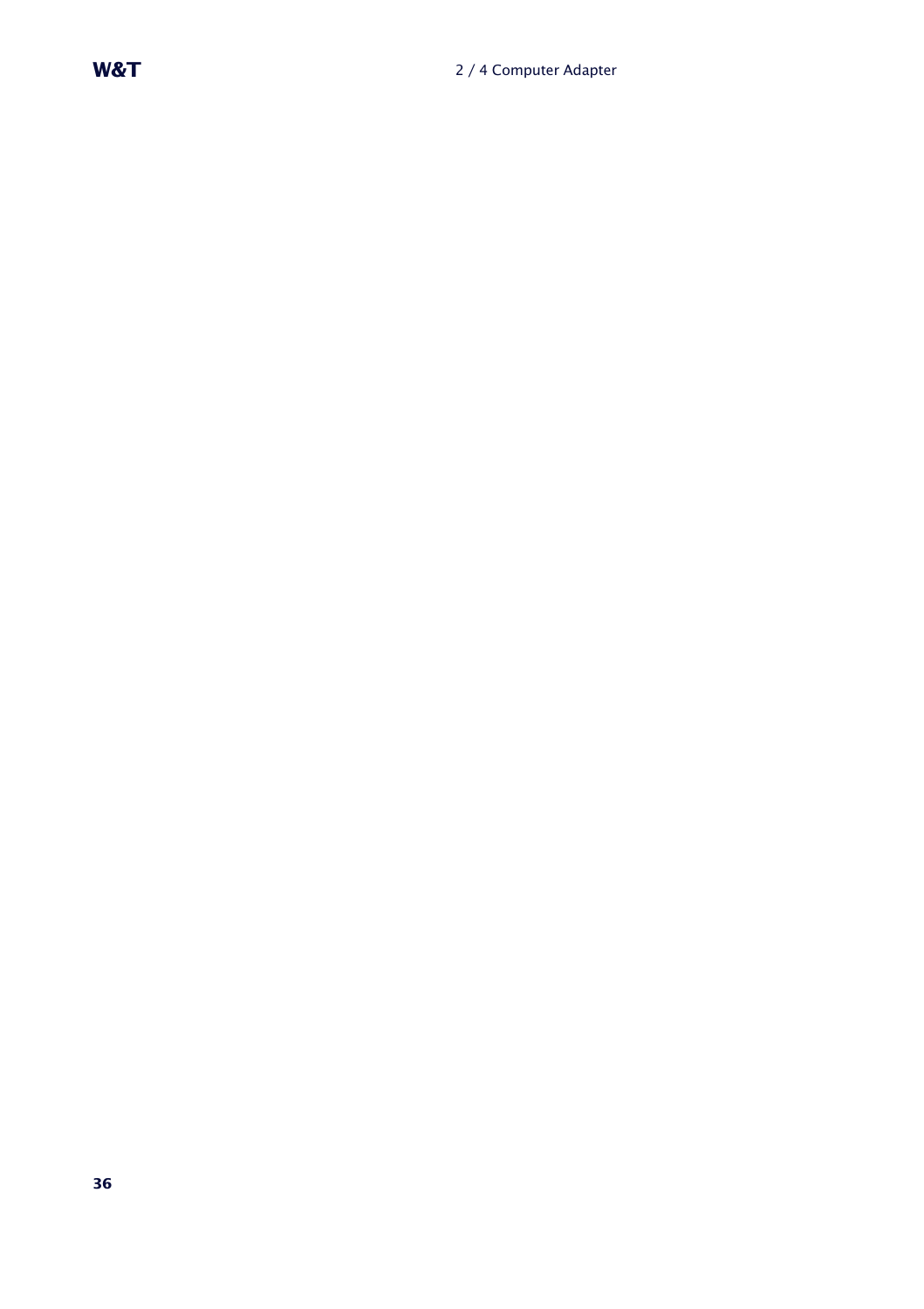### **Centronics 4 Computer Adapter, Model 25410**

The 25410 Adapter allows up to four PC's to be connected to a single printer over a parallel interface.

The Adapter electronics are integrated in a Centronics which can be connected directly to the printer port.

At the input the Adapter is provided with 36-pin Centronics females, so that the original printer cables can still be used.

## **Function**

The computers are automatically selected on a time-controlled basis: First any computer is able to print. Whichever PC starts to print first automatically blocks print output from the other. If the currently printing computer pauses for approx. 10 seconds (default setting), the procedure starts over again (who is printing first gets access to the printer). This pause can be adjusted to between 5 and 60 seconds using a potentiometer inside the device. In case of a problem, please check first whether the printer functions when it is connected directly to the other computer (without the Adapter).

The Adapter supports only data transfer from the PC to the printer, and not in the other direction.

If bi-directional support is needed, use the "IEEE P1284 Centronics 4 Computer Adapter, bi-directional", Part no. 25415.

Alternately it is generally possible to achieve bi-directional support using the printer settings for the printer driver.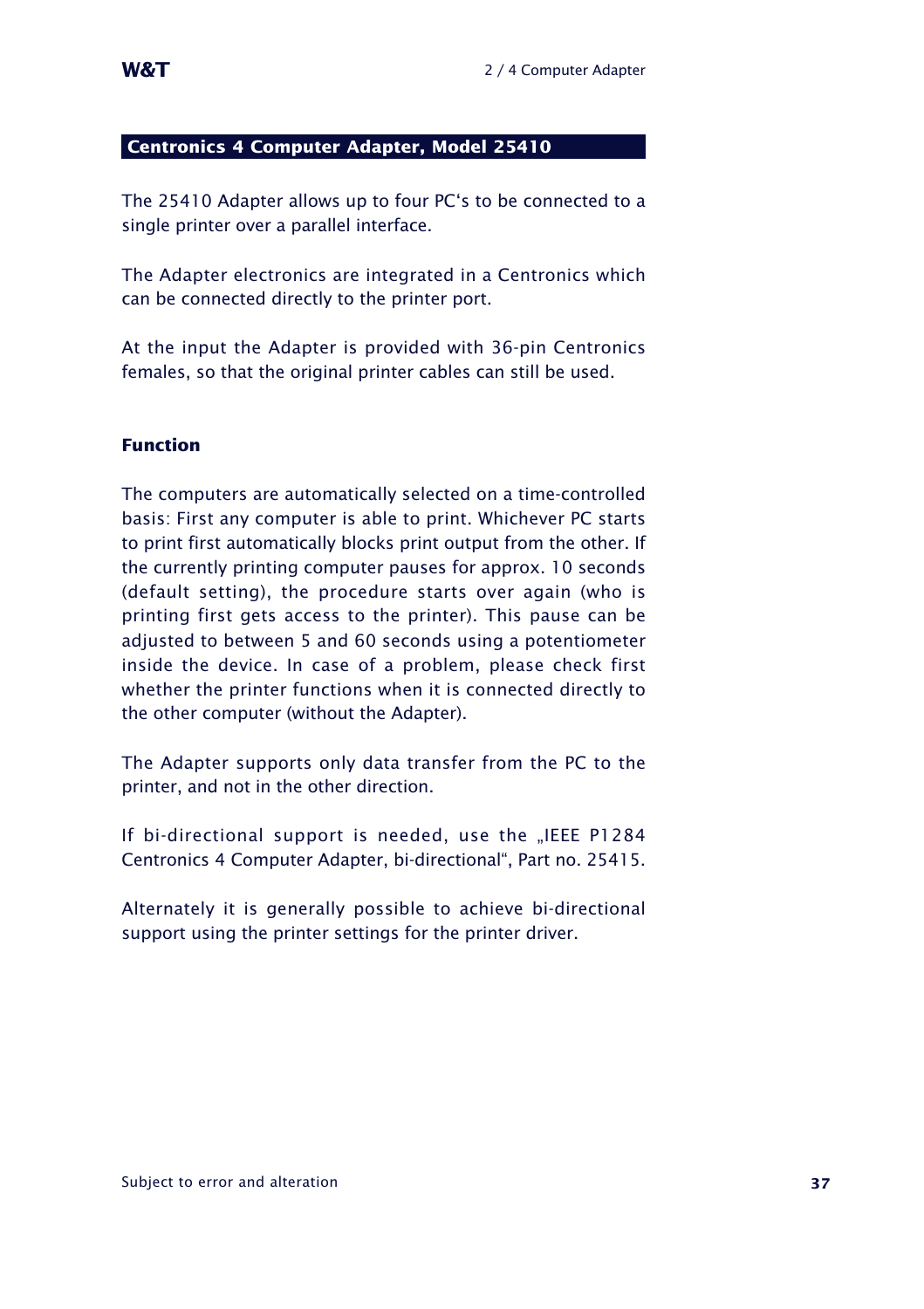# **Supply voltage**

The Adapter is designed using power-saving CMOS technology and can generally be powered with no problem by the signal lines of the parallel interface..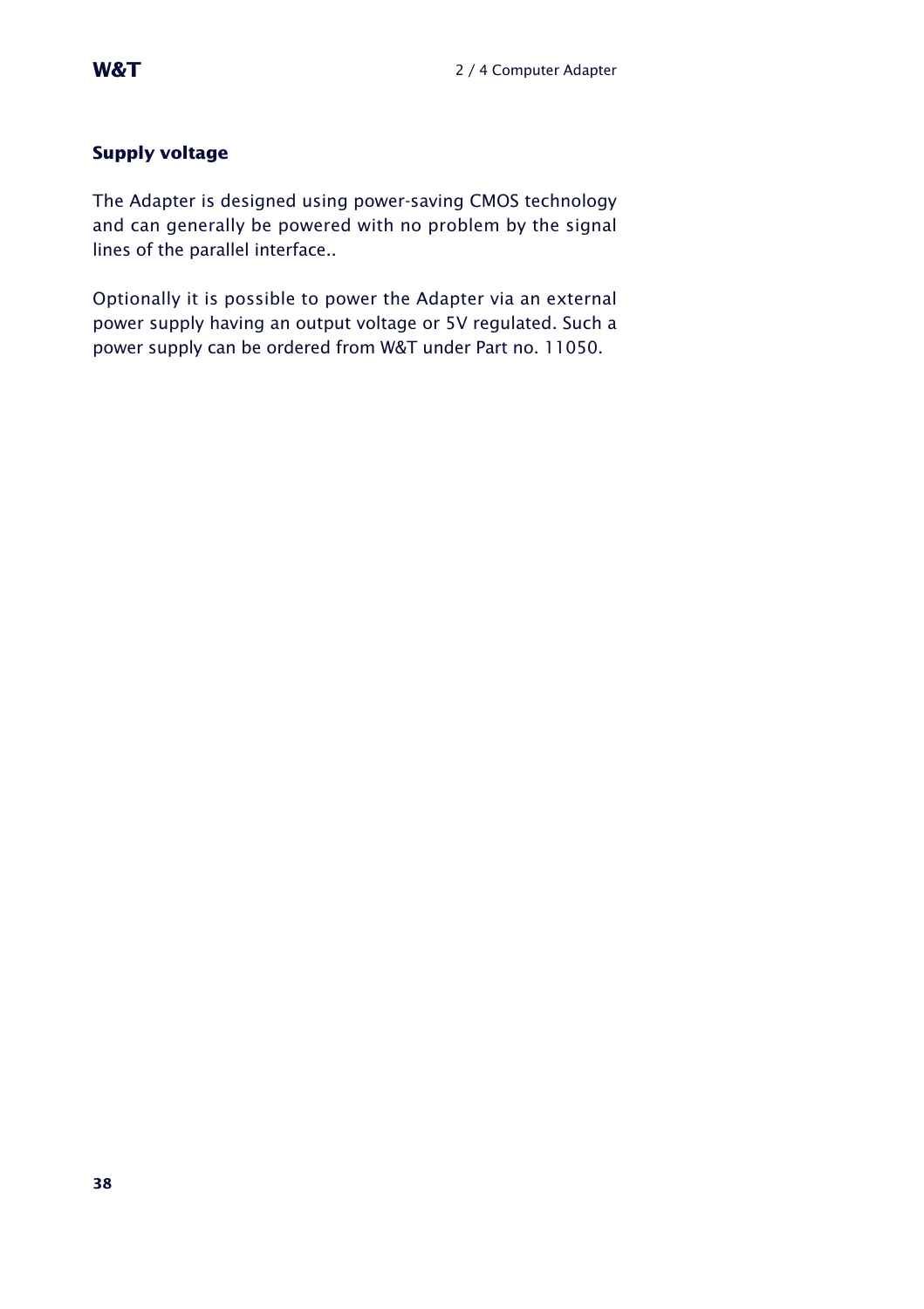| Inputs:<br>Output:                        | 4x 36-pin Centronics females<br>25-pin SUB-D female                                                                                 |
|-------------------------------------------|-------------------------------------------------------------------------------------------------------------------------------------|
| Data direction:                           | unidirectional from PC to printer                                                                                                   |
| Supply voltage:<br>Current draw:          | from the Centronics signals<br>no external power supply generally<br>needed<br>optional: external 5V power supply<br>approx. 0.5 mA |
| Switchover time:                          | adjustable over a range of 560 seconds                                                                                              |
| Housing:<br>Weight:<br>Scope of delivery: | Plastic, 124x74x21mm<br>approx. 380g incl. cable<br>1x Centronics 4 Computer Adapter<br>1x printer cable for connecting the printer |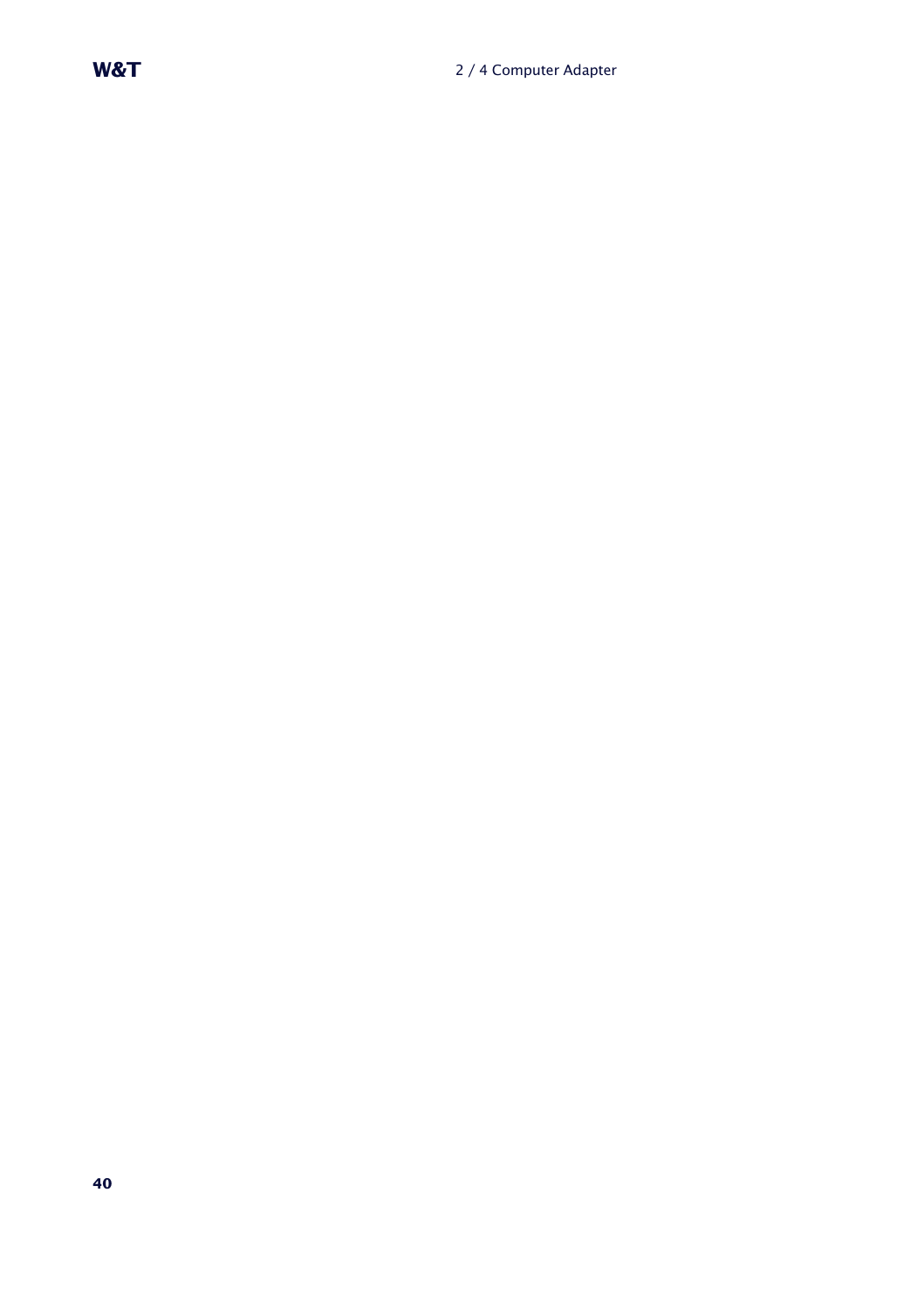## **EPP/ECP/Bitronics 2 Computer Adapter, Model 25215**

The 25215 Adapter allows two PC's to be connected to a single printer over a bidirectional parallel interface.

The Adapter input provides 36-pin Centronics females so that the original printer cables can still be used.

A printer cable for connecting the printer to the Adapter is included.

#### **Function**

The computers are automatically selected on a time-controlled basis: First any computer is able to print. Whichever PC starts to print first automatically blocks print output from the other. If the currently printing computer pauses for approx. 10 seconds (default setting), the procedure starts over again (who is printing first gets access to the printer). This pause can be adjusted to between 5 and 60 seconds using a potentiometer inside the device. In case of a problem, please check first whether the printer functions when it is connected directly to the other computer (without the Adapter).

**Important:** In some cases manufacturer-specific Windows printer drivers communicate continuously and permanently with the connected printer. This trait must be restricted to the time of the actual print-out and can generally be set in the driver software. Continuous communication between the driver software and printer always locks out the corresponding input of the converter and makes the printer inaccessible for the second computer. If access to the printer from this PC is only possible if you exit Windows on the first computer, this is a clear indication of such a problem.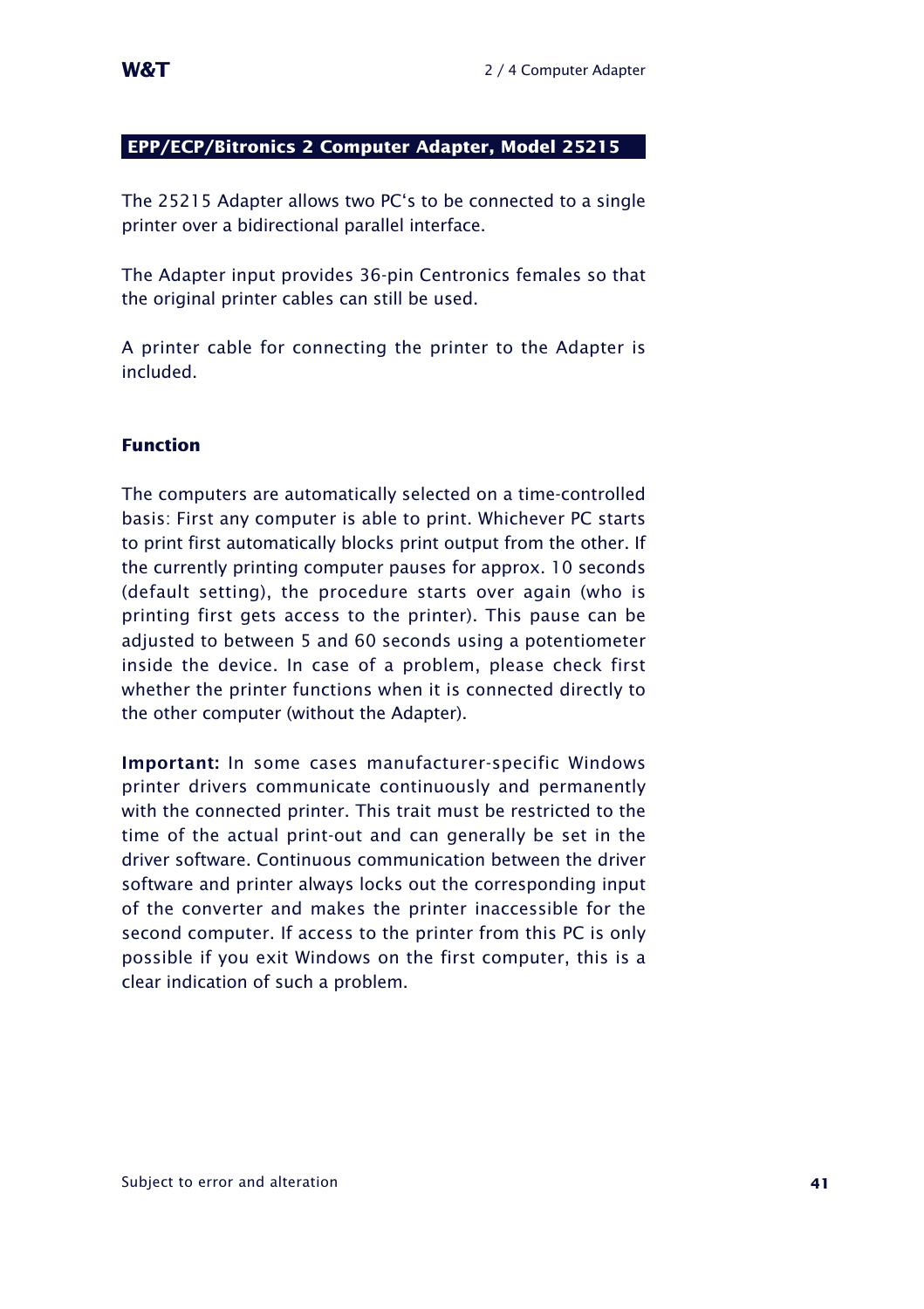If another print job is started parallel to a running print job on the second connected computer, a Windows-generated error message is generally displayed immediately to indicate that the connected printer is not available. The driver attempts to establish contact with the printer without delay but of course fails, since the printer is at this moment already used by another computer. If the driver wait time until an error message is generated cannot be set, the user must wait to start the print job until the previous job has finished. If both problems cannot be resolved by configuring the printer driver, you can generally solve the problem by installing an equivalent, non-bi-directional standard printer driver.

#### **Supply voltage**

The Adapter is designed using power-saving CMOS technology and can generally be powered with no problem by the signal lines of the parallel interface..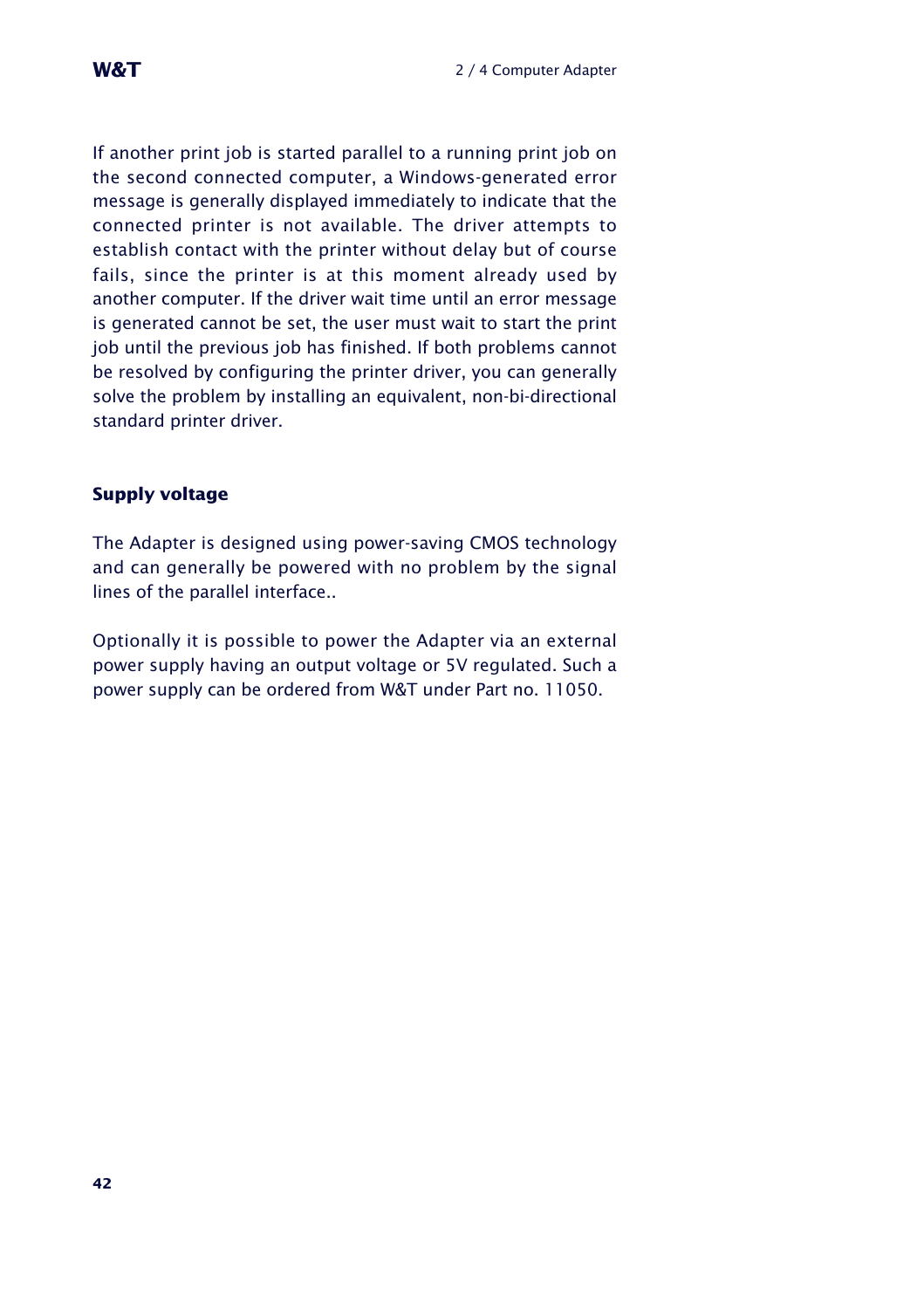| Inputs:                          | 2x 36-pin oCentronics females with<br>0.5m cable each                                                                               |
|----------------------------------|-------------------------------------------------------------------------------------------------------------------------------------|
| Output:                          | 36-pin Centronics male for connecting<br>adapter directly to the printer                                                            |
| P1284/EPP modes:                 | Compatible, Nibble, EPP and ECP mode                                                                                                |
| Supply voltage:<br>Current draw: | from the Centronics signals<br>no external power supply generally<br>needed<br>optional: external 5V power supply<br>approx. 0.5 mA |
| Switchover time:                 | adjustable over a range of 560 seconds                                                                                              |
| Housing:<br>Weight:              | Plastic, 75x61x20 mm<br>approx. 220 q                                                                                               |
| Scope of delivery:               | 1x EPP/ECP/Bitronics 2 Computer Adapter                                                                                             |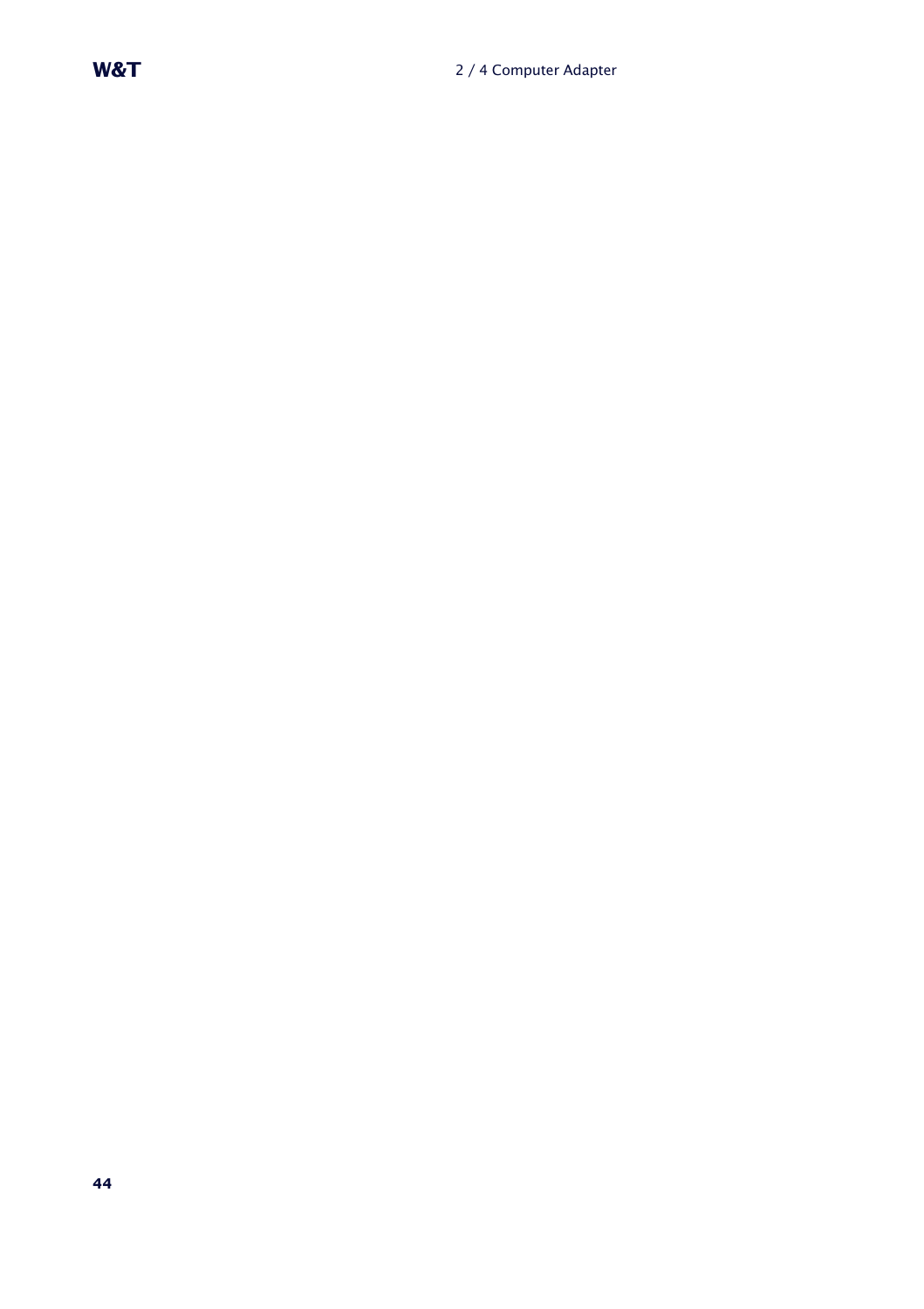### **EPP/ECP/Bitronics 4 Computer Adapter, Model 25415**

The 25415 Adapter allows up to four PC's to be connected to a single printer over a bidirectional parallel interface.

The Adapter electronics are integrated in a Centronics which can be connected directly to the printer port.

At the input the Adapter is provided with 36-pin Centronics females, so that the original printer cables can still be used.

#### **Function**

The computers are automatically selected on a time-controlled basis: First any computer is able to print. Whichever PC starts to print first automatically blocks print output from the other. If the currently printing computer pauses for approx. 10 seconds (default setting), the procedure starts over again (who is printing first gets access to the printer). This pause can be adjusted to between 5 and 60 seconds using a potentiometer inside the device. In case of a problem, please check first whether the printer functions when it is connected directly to the other computer (without the Adapter).

**Important:** In some cases manufacturer-specific Windows printer drivers communicate continuously and permanently with the connected printer. This trait must be restricted to the time of the actual print-out and can generally be set in the driver software. Continuous communication between the driver software and printer always locks out the corresponding input of the converter and makes the printer inaccessible for the second computer. If access to the printer from this PC is only possible if you exit Windows on the first computer, this is a clear indication of such a problem.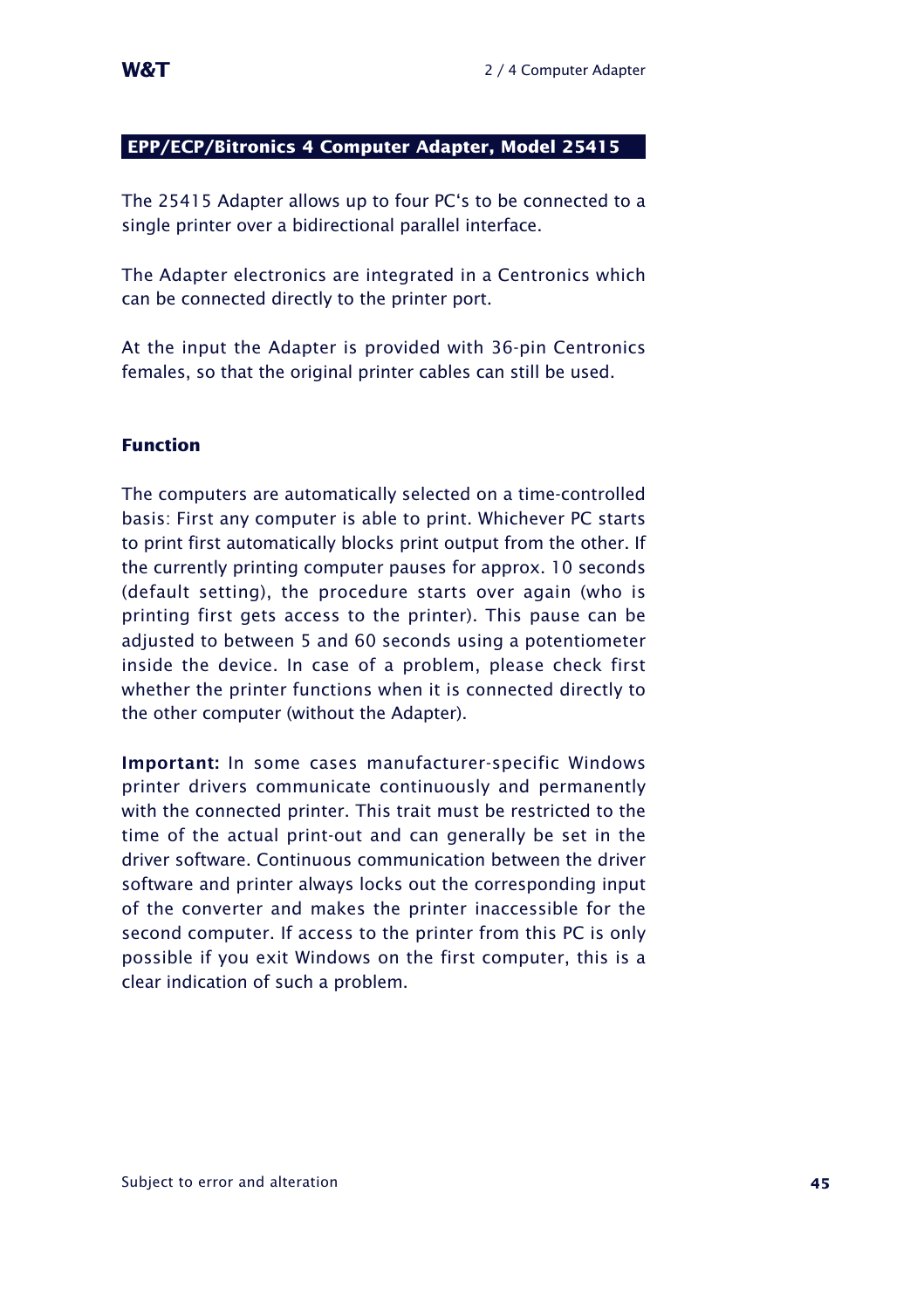If another print job is started parallel to a running print job on the second connected computer, a Windows-generated error message is generally displayed immediately to indicate that the connected printer is not available. The driver attempts to establish contact with the printer without delay but of course fails, since the printer is at this moment already used by another computer. If the driver wait time until an error message is generated cannot be set, the user must wait to start the print job until the previous job has finished. If both problems cannot be resolved by configuring the printer driver, you can generally solve the problem by installing an equivalent, non-bi-directional standard printer driver.

#### **Supply voltage**

The Adapter is designed using power-saving CMOS technology and can generally be powered with no problem by the signal lines of the parallel interface..